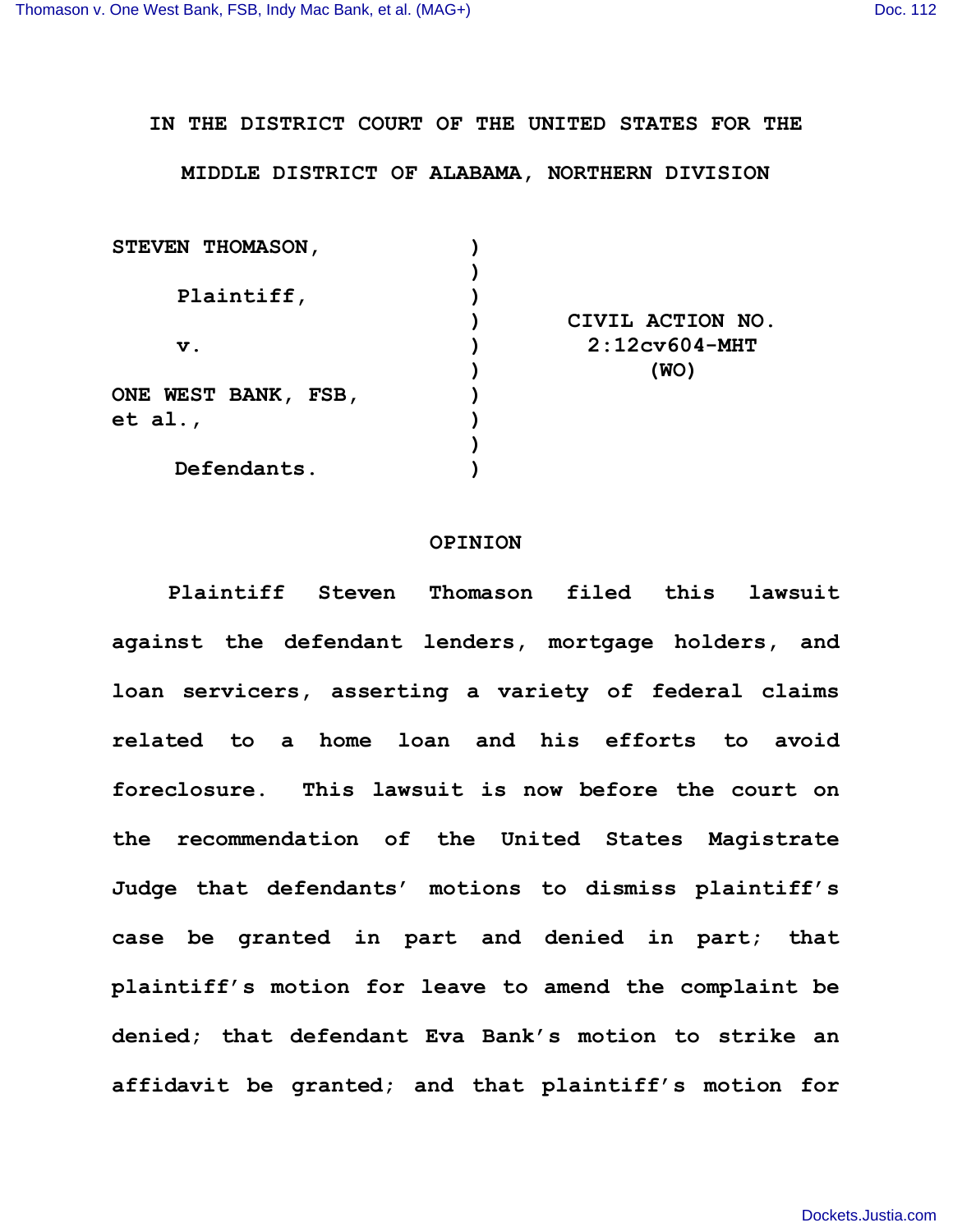**leave to file an affidavit and motion for summary judgment be denied without prejudice. Also before the court are all parties' objections to the recommendation. After an independent and de novo review of the record, the court concludes that the objections should be overruled and the magistrate judge's recommendation adopted, with the following exceptions and caveats.** 

**First, because of the confusing nature of the current record, the court is of the opinion that defendants' objections would be better taken up on summary judgment. Accordingly, the court overrules defendants' objections with leave to renew their arguments on summary judgment.** 

**Second, plaintiff objects to the magistrate judge's application of a two-year statute of limitations to his claims under 42 U.S.C. §§ 1981 & 1982, and argues that the proper statute of limitations is four years under 42 U.S.C. § 1658. See Baker v. Birmingham Board of Education, 531 F.3d 1336, at 1338 (11th Cir. 2008);** 

**2**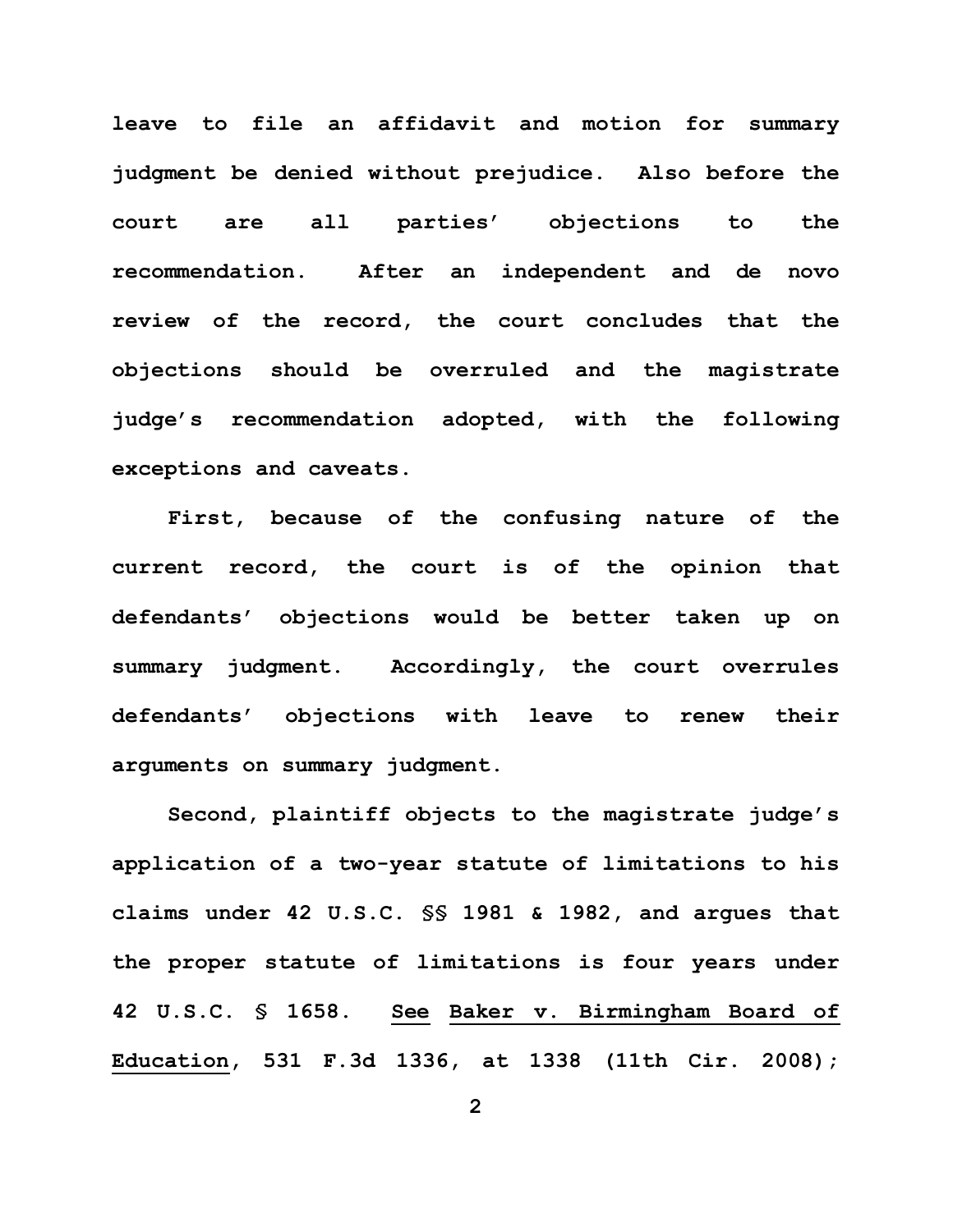**Jones v. R.R. Donnelly & Sons Co., 541 U.S. 369, 382 (2004); Rivers v. Roadway Express, Inc., 511 U.S. 298, 312 (1994). As this issue has not been fully briefed by the parties, the court will leave the issue for resolution on summary judgment and will overrule the part of the recommendation dismissing plaintiff's §§ 1981 & 1982 claims prior to March 3, 2013.** 

**Finally, the court pauses to explain its reason for overruling plaintiff's objection to the denial of leave to amend the complaint. Motions to amend should be liberally granted in the interests of justice. Fed. R. Civ. P. 15(a)(2). The proposed amended complaint plaintiff submitted was much the same as his earlier amended complaint but had attached to it many documents that flesh out his claims. Plaintiff apparently sought to amend the complaint in response to the arguments in one of the motions to dismiss that he had not sufficiently alleged the relevant facts about certain critical documents (which he attached as exhibits to the proposed amended complaint) and that he**

**3**